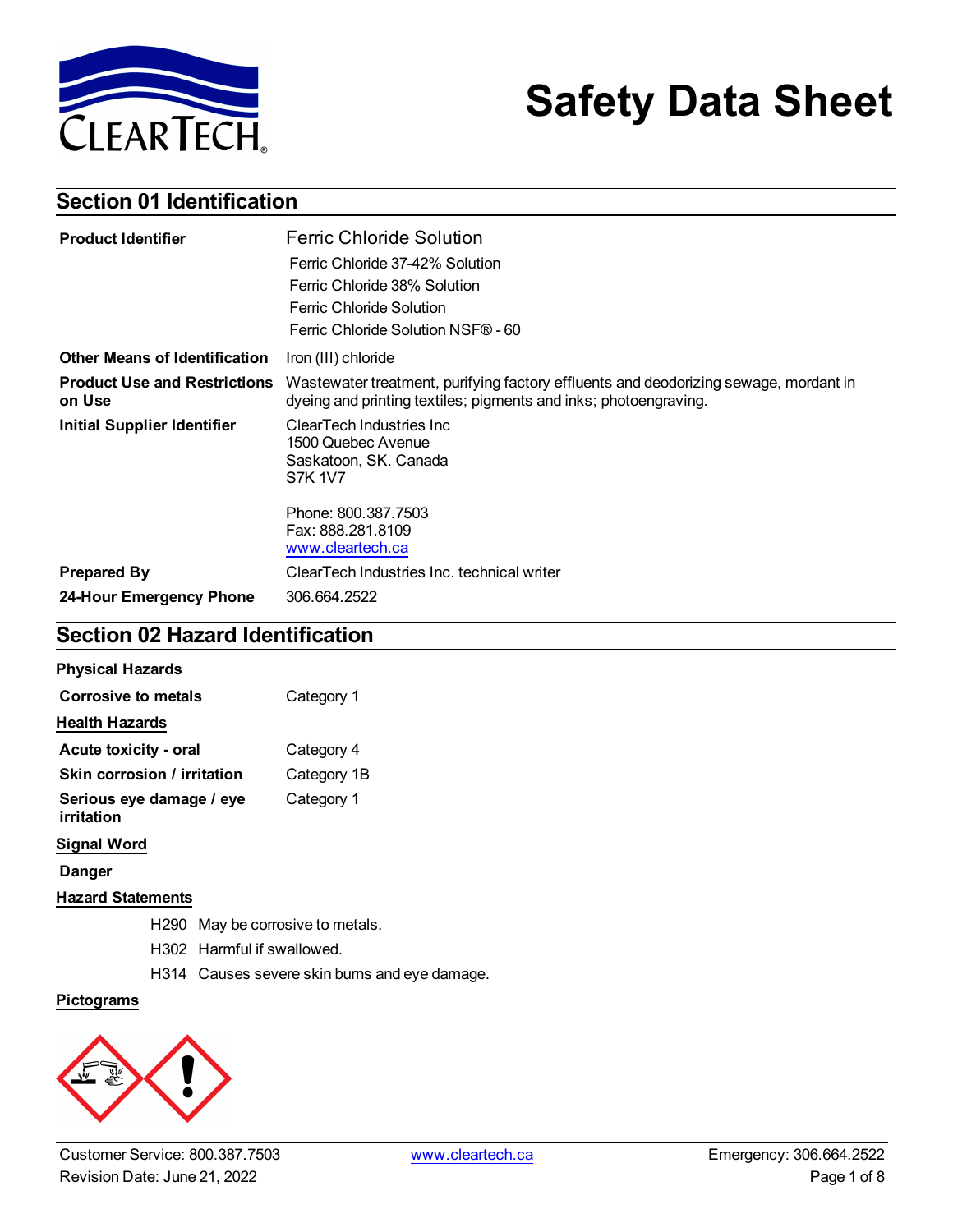#### **Precautionary Statements**

#### **Prevention**

- P234 Keep only in original packaging.
- P260 Do not breathe vapours, fumes, or mists.
- P264 Wash affected body parts thoroughly after handling.
- P270 Do not eat, drink or smoke when using this product.
- P280 Wear protective gloves, protective clothing, eye protection, face protection

#### **Response**

- P301 P312 P330 IF SWALLOWED: Rinse mouth. Do NOT induce vomiting. Call a POISON CENTER or doctor if P331 you feel unwell.
- P303 P361 P353 IF ON SKIN (or hair): Take off immediately all contaminated clothing. Rinse skin with water or P363 shower. Wash contaminated clothing before reuse.
- P304 P340 P310 IF INHALED: Remove person to fresh air and keep comfortable for breathing. Immediately call a POISON CENTER or doctor.
- P305 P351 P338 IF IN EYES: Rinse cautiously with water for several minutes. Remove contact lenses, if present and easy to do. Continue rinsing.
	- P390 Absorb spillage to prevent material damage.

#### **Storage**

P405 Store locked up.

#### **Disposal**

P501 Dispose of contents / container in accordance with all federal, provincial and / or local regulations including the Canadian Environmental Protection Act.

#### **Hazards Not Otherwise Classified**

Not available

#### **Supplemental Information**

Not available

## **Section 03 Composition / Information on Ingredients**

#### **Hazardous Ingredients:**

| <b>Chemical name</b>  | Common name(s)  | <b>CAS number</b> | Concentration (w/w%) |
|-----------------------|-----------------|-------------------|----------------------|
| Iron chloride (FeCl3) | Ferric Chloride | 7705-08-0         | 36-42%               |

#### **Section 04 First-Aid Measures**

#### **Description of necessary first-aid measures**

- **Inhalation** Remove source of exposure or move person to fresh air and keep comfortable for breathing. Call a POISON CENTER or doctor. If breathing has stopped, trained personnel should begin rescue breathing or if the heart has stopped, immediately start cardiopulmonary resuscitation (CPR) or automated external defibrillation (AED). Avoid mouth to mouth contact by using a barrier device.
- **Ingestion** Rinse mouth. Do NOT induce vomiting. Immediately call a POISON CENTER or doctor. If vomiting occurs naturally, lie on your side, in the recovery position.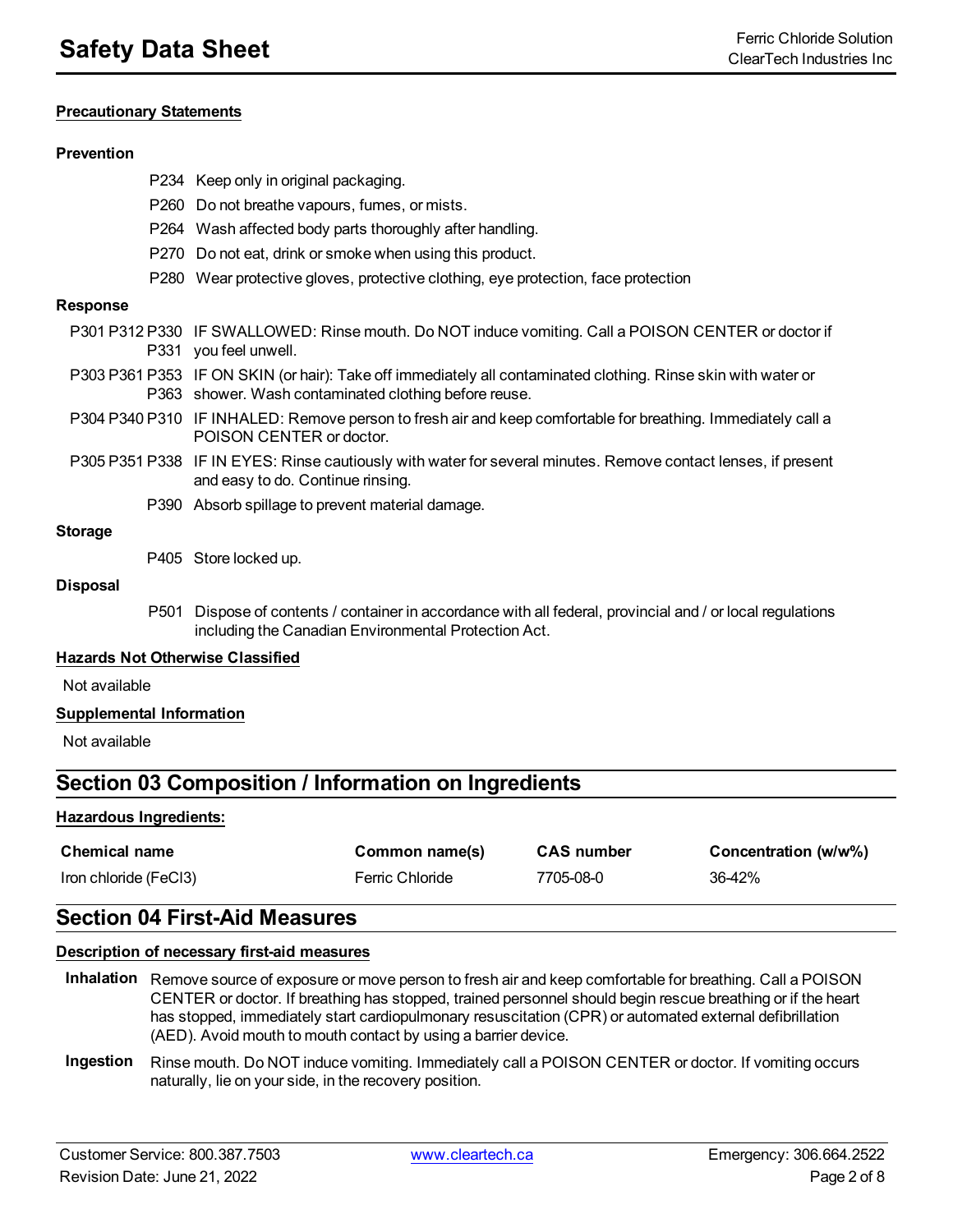## **Safety Data Sheet** Ferric Chloride Solution

**Skin contact** Avoid direct contact. Wear chemical protective clothing, if necessary. Take off immediately contaminated clothing, shoes and leather goods. Rinse skin with lukewarm, gently flowing water / shower for 30 minutes. Immediately call a POISON CENTER or doctor. Wash contaminated clothing before re-use, or discard.

**Eye contact** Avoid direct contact. Wear chemical protective gloves, if necessary. Remove source of exposure or move person to fresh air. Rinse eyes cautiously with lukewarm, gently flowing water for several minutes, while holding the eyelids open. Remove contact lenses, if present and easy to do. Continue rinsing for 30 minutes. Take care not to rinse contaminated water into the unaffected eye or onto the face. Immediately call a POISON CENTER or doctor.

**Most important symptoms and effects, both acute and delayed**

| <b>Inhalation</b>   | Causes severe burns to the mouth and throat (mist).                                          |
|---------------------|----------------------------------------------------------------------------------------------|
| Ingestion           | Causes burns to the mouth and throat. Harmful if swallowed.                                  |
| <b>Skin contact</b> | Causes severe skin burns.                                                                    |
| Eye contact         | Causes serious eye damage.                                                                   |
|                     | <b>Further information</b> For further information see Section 11 Toxicological Information. |

### **Section 05 Fire Fighting Measures**

| Suitable extinguishing media                      | Extinguish fire using extinguishing agents suitable for the surrounding fire.                                                                                                                                                      |
|---------------------------------------------------|------------------------------------------------------------------------------------------------------------------------------------------------------------------------------------------------------------------------------------|
| Unsuitable extinguishing<br>media                 | Water jets are not recommended in fires involving chemicals.                                                                                                                                                                       |
| Specific hazards arising from<br>the chemical     | Reacts with many metals to liberate hydrogen gas that can form explosive mixtures. Heat<br>may liberate corrosive and toxic hydrogen chloride gas. Hydrogen chloride is denser than air<br>and will accumulate in low lying areas. |
| Special protective equipment<br>for fire-fighters | Wear NIOSH-approved self-contained breathing apparatus and chemical-protective<br>clothing.                                                                                                                                        |

### **Section 06 Accidental Release Measures**

| <b>Personal Precautions /</b><br><b>Protective Equipment /</b><br><b>Emergency Procedures</b> | Wear appropriate personal protective equipment (See Section 08 Exposure Controls and<br>Personal Protection). Stay upwind, ventilate area. Do not breathe vapours, fumes, or mists.<br>Do not use material handling equipment with exposed metal surfaces.                                                                                      |
|-----------------------------------------------------------------------------------------------|-------------------------------------------------------------------------------------------------------------------------------------------------------------------------------------------------------------------------------------------------------------------------------------------------------------------------------------------------|
| <b>Environmental Precautions</b>                                                              | Prevent material from entering waterways, sewers or confined spaces. Notify local health<br>and wildlife officials. Notify operators of nearby water intakes.                                                                                                                                                                                   |
| <b>Methods and Materials for</b><br><b>Containment and Cleaning</b><br>Up                     | SMALL SPILLS: Stop or reduce leak if safe to do so. Clean up spill with non-reactive<br>absorbent and place in suitable, covered, labeled containers. Flush area with water.<br>Contaminated absorbent material may pose the same hazards as the spilled product.<br>LARGE SPILLS: Contact fire and emergency services and supplier for advice. |

## **Section 07 Handling and Storage**

**Precautions for Safe Handling** Use proper equipment for lifting and transporting all containers. Use sensible industrial hygiene and housekeeping practices. Wash thoroughly after handling. Avoid all situations that could lead to harmful exposure. Prevent the release of vapours, fumes, or mists into the workplace air. Inspect containers for damage or leaks before handling. If the original label is damaged or missing replace with a workplace label. Have suitable emergency equipment for fires, spills and leaks readily available.

Never return contaminated material to its original container.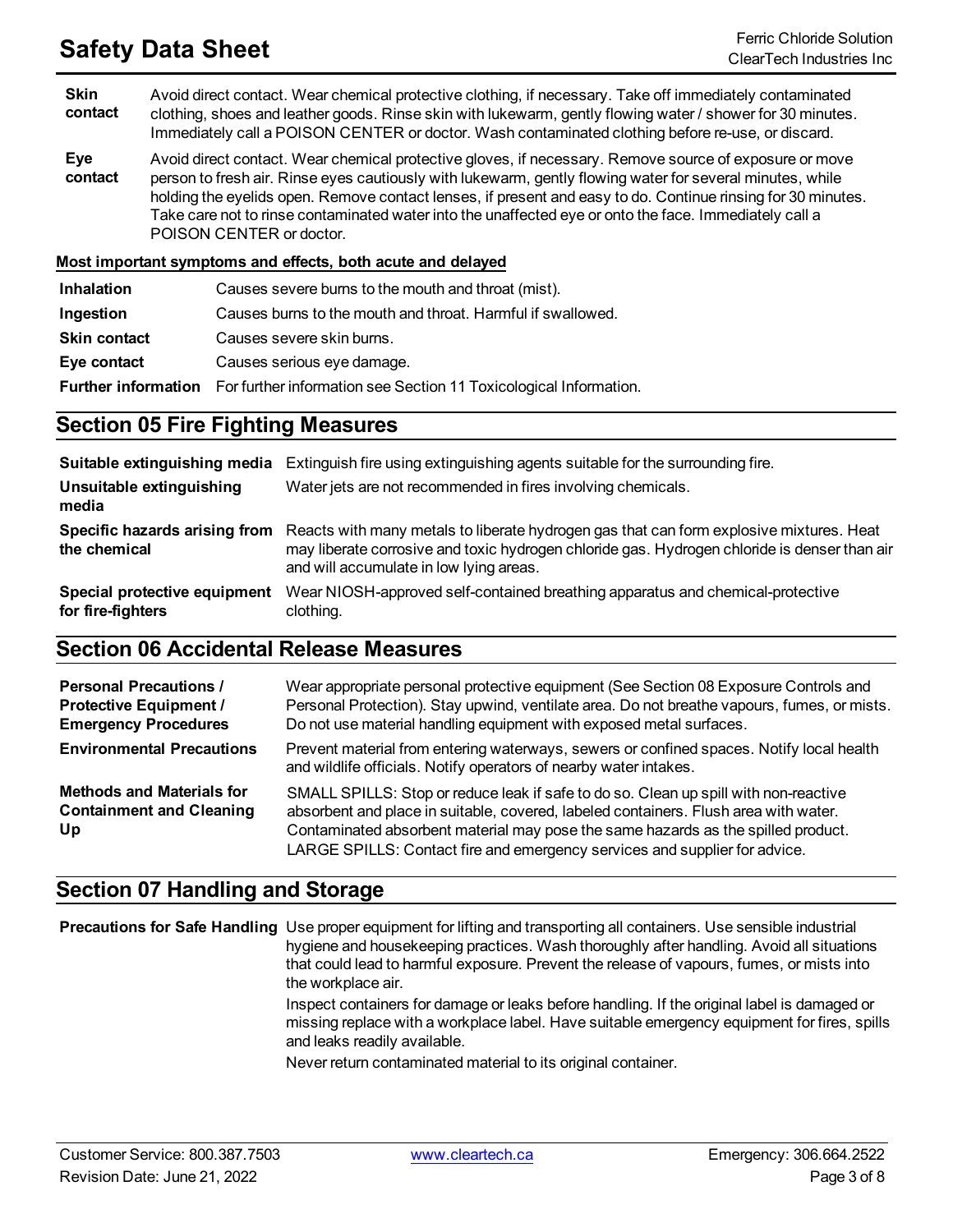| <b>Conditions for Safe Storage</b> | Store in a cool, dry, well-ventilated area, away from heat sources and incompatible<br>materials. Always store in original labeled container. Keep containers tightly closed when<br>not in use and when empty. Empty containers may contain hazardous residues. Protect<br>label and keep it visible. Do not transfer to metal containers. |
|------------------------------------|---------------------------------------------------------------------------------------------------------------------------------------------------------------------------------------------------------------------------------------------------------------------------------------------------------------------------------------------|
| <b>Incompatibilities</b>           | Bases, such as potassium hydroxide, sodium hydroxide, calcium hydroxide (slaked lime),<br>ammonia, carbonates.<br>Metals, such as aluminum, steel, and brass.                                                                                                                                                                               |

## **Section 08 Exposure Controls and Personal Protection**

#### **Exposure limits**

| Component                       | <b>Regulation</b>                                                                  | <b>Type of listing</b> | Value                 |
|---------------------------------|------------------------------------------------------------------------------------|------------------------|-----------------------|
| Iron salts - soluble, as Fe     | <b>ACGIH</b>                                                                       | TWA                    | 1 mg/m <sup>3</sup>   |
|                                 | <b>ACGIH</b>                                                                       | STEL/Ceiling           | $2 \,\mathrm{mg/m^3}$ |
| <b>Engineering controls</b>     |                                                                                    |                        |                       |
| <b>Ventilation Requirements</b> | Mechanical ventilation (dilution or local exhaust), process or personnel enclosure |                        |                       |

| Mechanical ventilation (dilution or local exhaust), process or personnel enclosure and                        |
|---------------------------------------------------------------------------------------------------------------|
| control of process conditions should be provided in accordance with all fire codes and                        |
| requisitory requirements. Supply sufficient replacement air to make up for air removed by<br>exhaust systems. |
|                                                                                                               |

#### **Other An emergency shower and eyewash station should be available, tested, and be in close** proximity to the product being handled in accordance with provincial regulations.

#### **Protective equipment**

The following are recommendations only. It is the responsibility of the employer / user to conduct a hazard assessment of the process in which this product being used and determine the proper engineering controls and PPE for their process. Additional regulatory and safety information should be sought from local authorities and, if needed, a professional industrial hygienist.

| Eye and face protection       | Where there is potential eye or face exposure, tightly fitting safety goggles and a face shield<br>or a full face respirator or similar protective equipment which protects the wearer's face and<br>eyes are recommended. Contact lenses are not recommended; they may contribute to<br>severe eye injury.                                                                                                                                                                                                                                                   |
|-------------------------------|---------------------------------------------------------------------------------------------------------------------------------------------------------------------------------------------------------------------------------------------------------------------------------------------------------------------------------------------------------------------------------------------------------------------------------------------------------------------------------------------------------------------------------------------------------------|
| Hand and body protection      | Disposable latex or nitrile gloves are recommended to prevent incidental contact. Butyl<br>rubber, neoprene, or PVC skin protection is recommended for extended contact. Leather<br>gloves are not recommended for chemical protection. Refer to manufacturer's<br>specifications for breakthrough times and permeability information; note that breakthrough<br>times and permeability vary with temperature, application and age of material. Continued<br>use of contaminated safety gear or clothing is not recommended; wash before reuse or<br>discard. |
| <b>Respiratory protection</b> | In case of insufficient ventilation wear suitable respiratory equipment.                                                                                                                                                                                                                                                                                                                                                                                                                                                                                      |
| <b>Thermal hazards</b>        | Not available                                                                                                                                                                                                                                                                                                                                                                                                                                                                                                                                                 |

## **Section 09 Physical and Chemical Properties**

#### **Appearance**

| <b>Physical state</b> | Liquid               |
|-----------------------|----------------------|
| Colour                | Orange to dark brown |
| Odour                 | Not available        |
| Odour threshold       | Not applicable       |
| <b>Property</b>       |                      |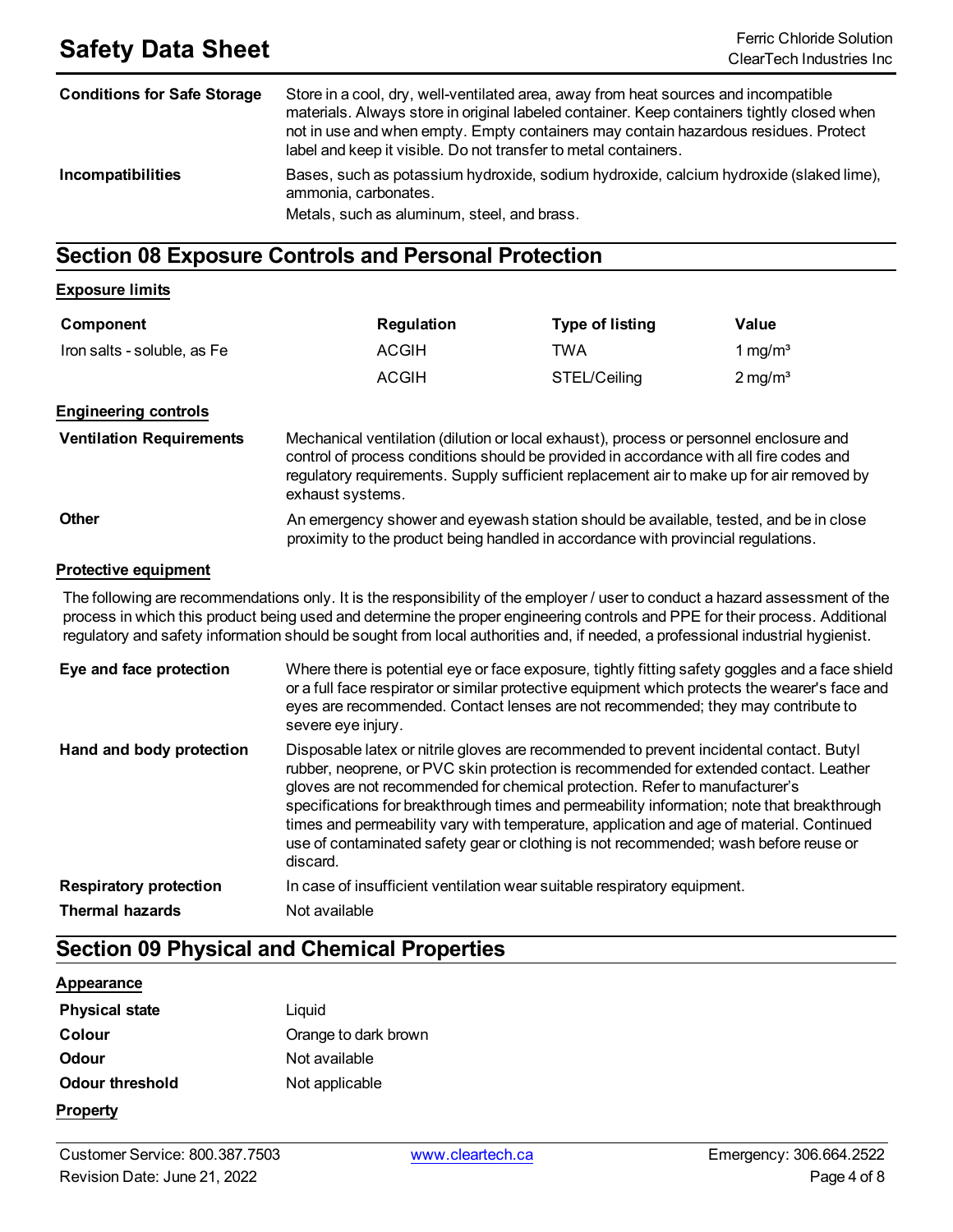## **Safety Data Sheet** Ferric Chloride Solution<br>ClearTech Industries Inc.

| pH                                         | 1.0                 |
|--------------------------------------------|---------------------|
| Melting point / freezing point             | $~\sim$ -10 °C      |
| Initial boiling point and<br>boiling range | Not available       |
| Flash point                                | Not applicable      |
| <b>Evaporation rate</b>                    | Not available       |
| Flammability                               | Not applicable      |
| Upper flammable limit                      | Not applicable      |
| Lower flammable limit                      | Not applicable      |
| Vapour pressure                            | 0 Pa @ 20 °C        |
| Vapour density                             | Not applicable      |
| <b>Relative density</b>                    | Not applicable      |
| <b>Solubility</b>                          | Soluble in water    |
| Partition coefficient: n-<br>octanol/water | Not available       |
| <b>Auto-ignition temperature</b>           | Not applicable      |
| <b>Decomposition temperature</b>           | Not available       |
| <b>Viscosity</b>                           | Not available       |
| <b>Specific gravity</b>                    | ≥1.400 g/mL @ 25 °C |
| <b>Particle characteristics</b>            | Not applicable      |
| Formula                                    | FeCl <sub>3</sub>   |
| Molecular weight                           | 162.204 g/mol       |

## **Section 10 Stability and Reactivity**

| Reactivity                                   | May be corrosive to metals. Reacts with many metals to liberate hydrogen gas that can<br>form explosive mixtures. Reacts violently with bases.                |
|----------------------------------------------|---------------------------------------------------------------------------------------------------------------------------------------------------------------|
| <b>Stability</b>                             | This product is stable if stored according to the recommendations in Section 07.                                                                              |
| <b>Possibility of hazardous</b><br>reactions | Hazardous polymerization is not known to occur.                                                                                                               |
| <b>Conditions to avoid</b>                   | Avoid contact with incompatible materials.                                                                                                                    |
| Incompatible materials                       | Bases, such as potassium hydroxide, sodium hydroxide, calcium hydroxide (slaked lime),<br>ammonia, carbonates,<br>Metals, such as aluminum, steel, and brass. |
| <b>Hazardous decomposition</b><br>products   | Not available                                                                                                                                                 |

## **Section 11 Toxicological Information**

#### **Acute Toxicity (LD50 / LC50 values)**

| Component          | Route | <b>Species</b> | Value        | <b>Exposure time</b> |
|--------------------|-------|----------------|--------------|----------------------|
| Iron (II) chloride | Oral  | Rat            | 500 mg/kg bw |                      |

#### **Toxic Health Effect Summary**

**Chemical characteristics** This product is not expected to be absorbed by the body. The primary toxic affect is most likely it's low pH.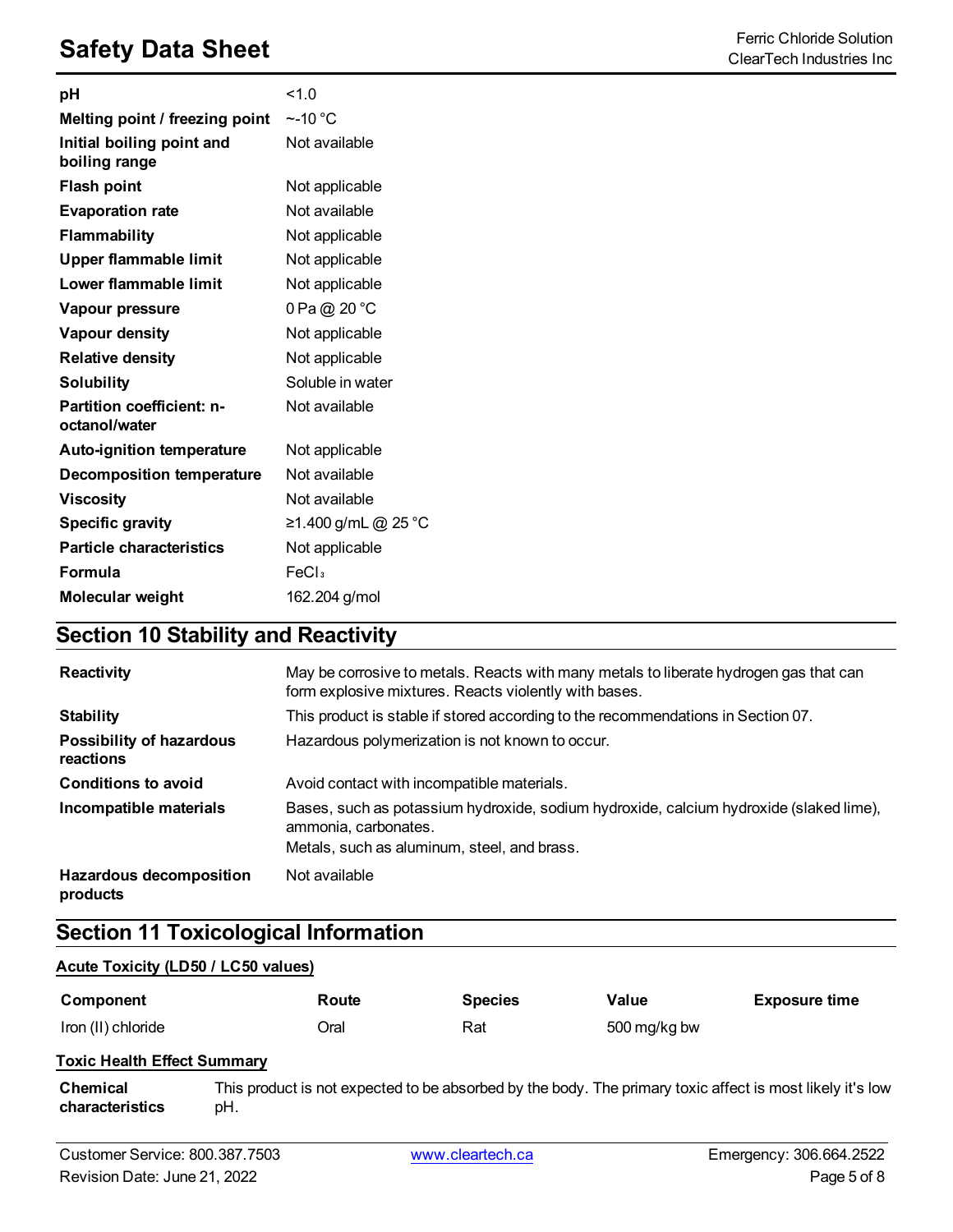## **Safety Data Sheet**<br>ClearTech Industries Inc.

| <b>Skin</b>                     | Causes severe skin burns.                                                                                  |
|---------------------------------|------------------------------------------------------------------------------------------------------------|
| Ingestion                       | Causes burns to the mouth and throat. Harmful if swallowed.                                                |
| Inhalation                      | Causes severe burns to the mouth and throat (mist).                                                        |
| Eye contact                     | Causes serious eye damage.                                                                                 |
| <b>Sensitization</b>            | This product and its components at their listed concentration have no known sensitizing effects.           |
| <b>Mutagenicity</b>             | This product and its components at their listed concentration have no known mutagenic effects.             |
| Carcinogenicity                 | This product and its components at their listed concentration have no known carcinogenic effects.          |
| Reproductive<br>toxicity        | This product and its components at their listed concentration have no known reproductive effects.          |
| Specific organ<br>toxicity      | This product and its components at their listed concentration have no known effects on specific<br>organs. |
| <b>Aspiration hazard</b>        | Not available                                                                                              |
| <b>Synergistic</b><br>materials | Not available                                                                                              |

## **Section 12 Ecological Information**

#### **Ecotoxicity**

| Component               | Type                                                                                                                 | <b>Species</b> | Value               | <b>Exposure Time</b> |
|-------------------------|----------------------------------------------------------------------------------------------------------------------|----------------|---------------------|----------------------|
| Ferric chloride         |                                                                                                                      |                | No relevant effects |                      |
| <b>Biodegradability</b> | The domestic substance list categorizes ferric chloride as persistent.                                               |                |                     |                      |
| <b>Bioaccumulation</b>  | The domestic substance list categorizes ferric chloride as non-bioaccumulative.                                      |                |                     |                      |
| <b>Mobility</b>         | This product is water soluble, but is expected to adsorb to soil and is not expected to<br>contaminate ground water. |                |                     |                      |
| Other adverse effects   | Not available                                                                                                        |                |                     |                      |

## **Section 13 Disposal Considerations**

| <b>Waste From Residues /</b>  | Dispose in accordance with all federal, provincial, and local regulations including the                                                                                     |  |  |
|-------------------------------|-----------------------------------------------------------------------------------------------------------------------------------------------------------------------------|--|--|
| <b>Unused Products</b>        | Canadian Environmental Protection Act.                                                                                                                                      |  |  |
| <b>Contaminated Packaging</b> | Do not remove label, follow label warnings even after the container is empty. Empty<br>containers should be recycled or disposed of at an approved waste handling facility. |  |  |

## **Section 14 Transport Information**

| UN number<br>UN proper shipping name<br>and description | UN2582<br>FERRIC CHLORIDE SOLUTION                                             |
|---------------------------------------------------------|--------------------------------------------------------------------------------|
| Transport hazard class(es)                              | 8                                                                              |
| Packing group                                           | Ш                                                                              |
| <b>Excepted quantities</b>                              | 5 L                                                                            |
| <b>Environmental hazards</b>                            | Not listed as a marine pollutant under Canadian TDG Regulations, schedule III. |
| <b>Special precautions</b>                              | No special provisions                                                          |
| <b>Transport in bulk</b>                                | ERAP index: Not available                                                      |
|                                                         | MARPOL 73/78 and IBC Code:                                                     |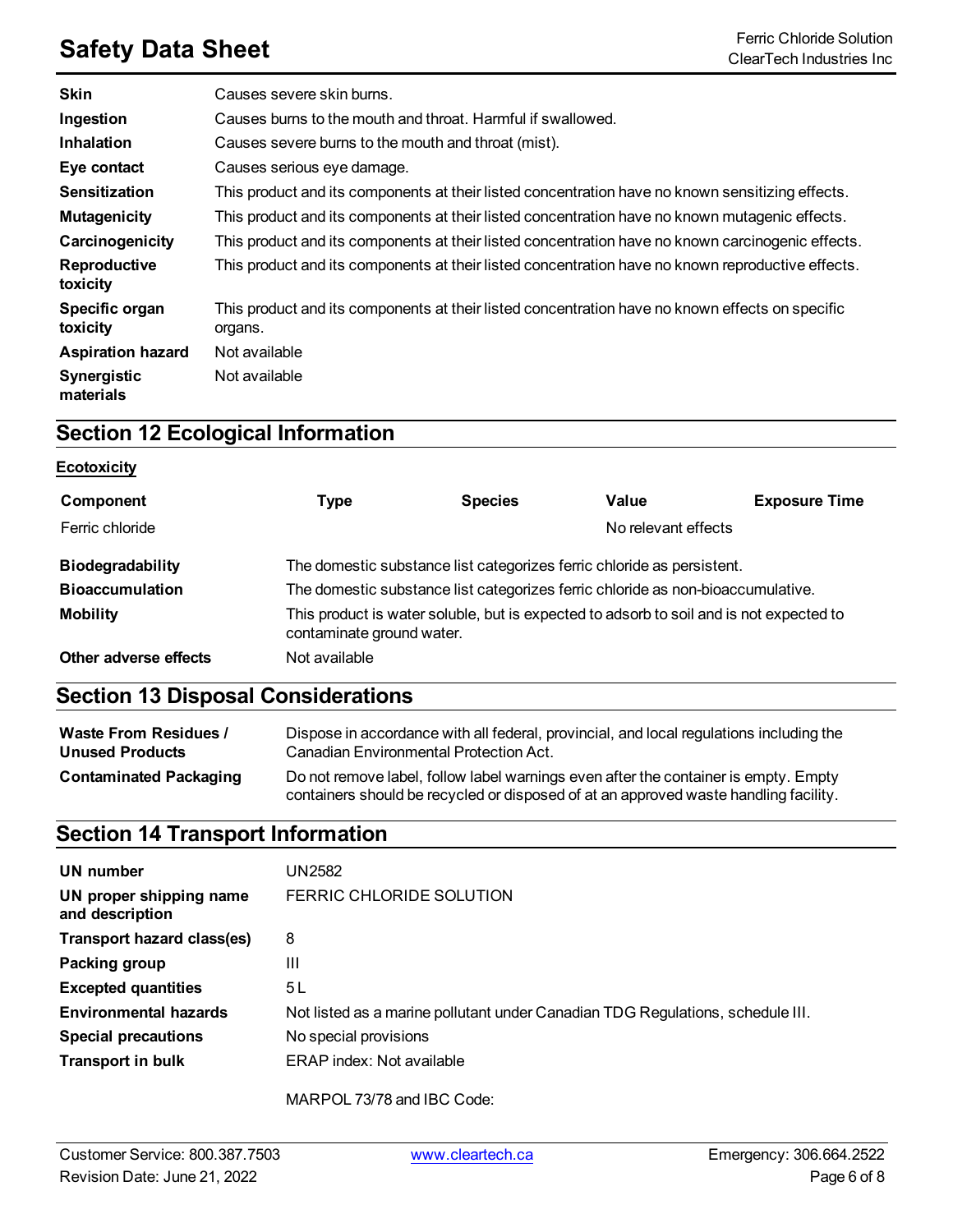|                               |                                                                                        | Product name: Ferric chloride solution                              |                                                                                                   |
|-------------------------------|----------------------------------------------------------------------------------------|---------------------------------------------------------------------|---------------------------------------------------------------------------------------------------|
|                               | Pollution category: Y                                                                  |                                                                     |                                                                                                   |
|                               |                                                                                        |                                                                     | Hazards: the product is included in the Code because of both its safety<br>and pollution hazards. |
|                               |                                                                                        | Ship type: ship type 3                                              |                                                                                                   |
|                               |                                                                                        | Tank type: integral gravity tank                                    |                                                                                                   |
|                               |                                                                                        | Tank vents: open venting                                            |                                                                                                   |
|                               |                                                                                        | Tank environmental control: no special requirements under this Code |                                                                                                   |
|                               |                                                                                        | Temperature classes                                                 | No information                                                                                    |
|                               | Electrical equipment: Apparatus group                                                  |                                                                     | No information                                                                                    |
|                               |                                                                                        | Flash point                                                         | non-flammable product                                                                             |
|                               |                                                                                        | Gauging: open gauging                                               |                                                                                                   |
|                               |                                                                                        | Vapour detection: no special requirements under this Code           |                                                                                                   |
|                               |                                                                                        | Fire protection: no special requirements under this Code            |                                                                                                   |
|                               | Emergency equipment No                                                                 |                                                                     |                                                                                                   |
|                               | Specific and operational 15.11, 15.19.6, 16.2.9<br>requirements 15.11, 15.19.6, 16.2.9 |                                                                     |                                                                                                   |
| <b>Additional information</b> | are secured in the closed position.                                                    |                                                                     | Secure containers (full or empty) during shipment and ensure all caps, valves, or closures        |

**TDG PRODUCT CLASSIFICATION: This product has been classified on the preparation date specified at section 16** of this SDS, for transportation in accordance with the requirements of part 2 of the Transportation of Dangerous Goods Regulations. If applicable, testing and published test data regarding the classification of this product are **listed in the references at section 16 of this SDS.**

## **Section 15 Regulatory Information.**

#### **NOTE: THE PRODUCT LISTED ON THIS SAFETY DATA SHEET HAS BEEN CLASSIFIED IN ACCORDANCE WITH THE HAZARD CRITERIA OF THE CANADIAN HAZARDOUS PRODUCTS REGULATIONS. THIS SAFETY DATA SHEET CONTAINS ALL INFORMATION REQUIRED BY THOSE REGULATIONS.**

All components of this product appear on the domestic substance list.

NSF Certification: Ferric Chloride Solution NSF® - 60 is certified under NSF / ANSI Standard 60 for coagulation & flocculation at a maximum dosage of 250 mg/L for all concentrations. NSF product use restrictions based on requirements obtained from the NSF website; consult NSF website for current requirements.

## **Section 16 Other Information**

#### **Date of latest revision: June 21, 2022**

**Note:** The responsibility to provide a safe workplace remains with the buyer / user. The buyer / user should consider the health hazards and safety information contained herein as a guide and should take those precautions required in an individual operation to instruct employees and develop work practice procedures for a safe work environment. The information contained herein is, to the best of our knowledge and belief, accurate. However, since the conditions of handling and use are beyond our control, we make no guarantee of results, and assume no liability for damages incurred by the use of this material. It is the responsibility of the buyer / user to comply with all applicable laws and regulations regarding handling, using, reselling and shipping this product.

#### **Attention: Receiver of the chemical goods / SDS coordinator**

As part of our commitment to the RDC Responsible Distribution® initiative, ClearTech Industries Inc. and its associated companies require, as a condition of sale, that you forward the attached Safety Data Sheet(s) to all affected employees, customers, and end-users. ClearTech will send any available supplementary handling, health, and safety information to you at your request.